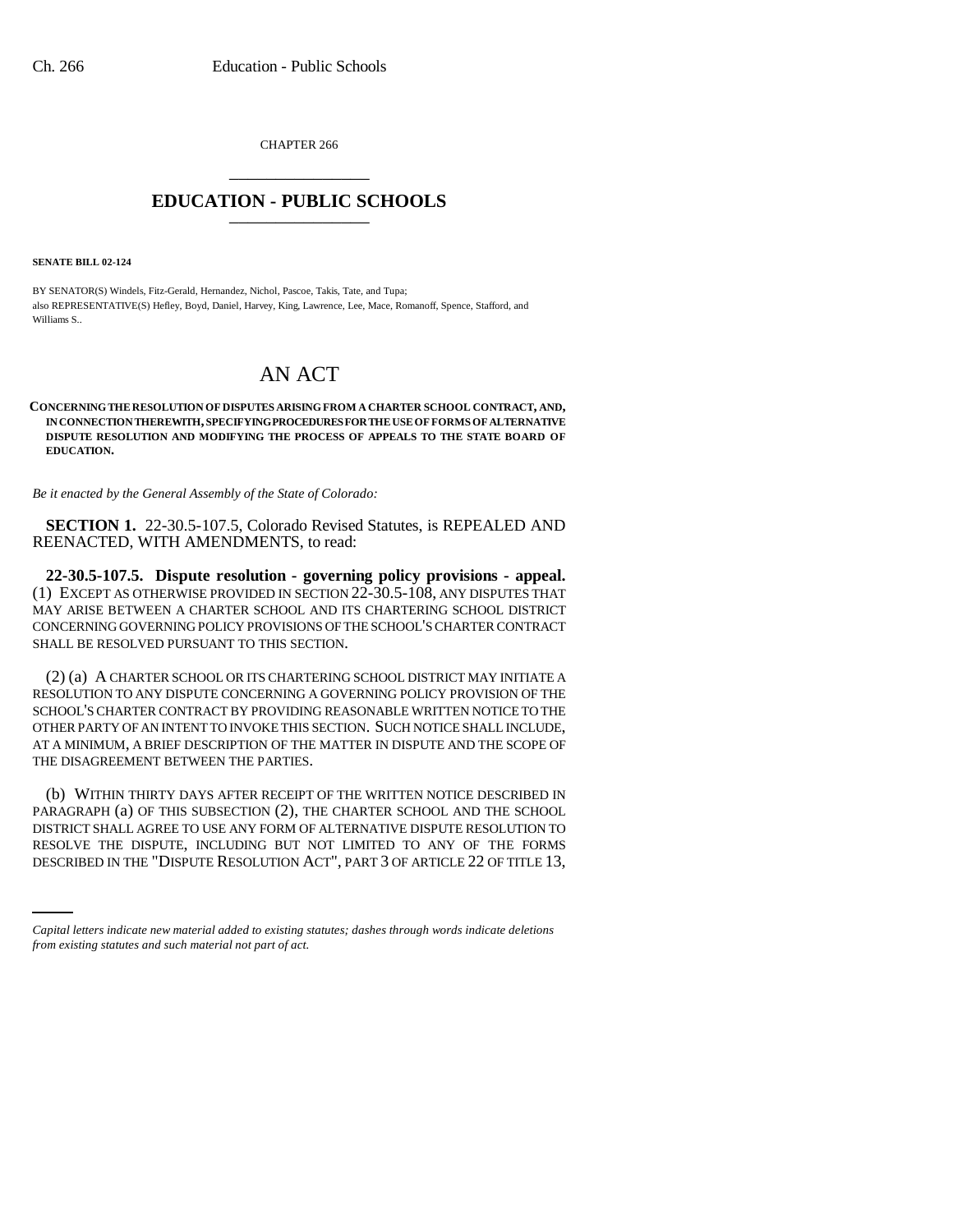C.R.S.; EXCEPT THAT ANY FORM CHOSEN BY THE PARTIES SHALL RESULT IN FINAL WRITTEN FINDINGS BY A NEUTRAL THIRD PARTY WITHIN ONE HUNDRED TWENTY DAYS AFTER RECEIPT OF SUCH WRITTEN NOTICE.

(c) THE NEUTRAL THIRD PARTY SHALL APPORTION ALL COSTS REASONABLY RELATED TO THE MUTUALLY AGREED UPON DISPUTE RESOLUTION PROCESS.

(3) (a) A CHARTER SCHOOL AND ITS CHARTERING SCHOOL DISTRICT MAY AGREE TO BE BOUND BY THE WRITTEN FINDINGS OF THE NEUTRAL THIRD PARTY RESULTING FROM ANY ALTERNATIVE DISPUTE RESOLUTION ENTERED INTO PURSUANT TO SUBSECTION (1) OF THIS SECTION. IN SUCH CASE, SUCH FINDINGS SHALL BE FINAL AND NOT SUBJECT TO APPEAL.

(b) IF THE PARTIES DO NOT AGREE TO BE BOUND BY SUCH WRITTEN FINDINGS OF THE NEUTRAL THIRD PARTY, THE PARTIES MAY APPEAL SUCH FINDINGS TO THE STATE BOARD. A PARTY WHO WISHES TO APPEAL SUCH FINDINGS SHALL PROVIDE THE STATE BOARD AND THE OTHER PARTY WITH A NOTICE OF APPEAL WITHIN THIRTY DAYS AFTER THE RELEASE OF SUCH FINDINGS, AND THE NOTICE OF APPEAL SHALL CONTAIN A BRIEF DESCRIPTION OF THE GROUNDS FOR APPEAL. THE STATE BOARD MAY CONSIDER SAID WRITTEN FINDINGS OR OTHER RELEVANT MATERIALS IN REACHING ITS DECISION AND MAY, ON ITS OWN MOTION, CONDUCT, AFTER SUFFICIENT NOTICE, A DE NOVO REVIEW OF AND HEARING ON THE UNDERLYING MATTER.

(4) THE STATE BOARD SHALL:

(a) ISSUE ITS DECISION ON THE WRITTEN FINDINGS OF THE NEUTRAL THIRD PARTY RESULTING FROM ANY ALTERNATIVE DISPUTE RESOLUTION ENTERED INTO PURSUANT TO SUBSECTION (1) OF THIS SECTION WITHIN SIXTY DAYS AFTER RECEIPT OF THE NOTICE OF APPEAL; OR

(b) MAKE ITS OWN FINDINGS WITHIN SIXTY DAYS AFTER MAKING ITS OWN MOTION FOR A DE NOVO REVIEW AND HEARING DESCRIBED IN PARAGRAPH (b) OF SUBSECTION (3) OF THIS SECTION.

(5) IF THE STATE BOARD, AFTER MOTION BY ONE OF THE PARTIES AND SUFFICIENT NOTICE AND HEARING, FINDS THAT EITHER OF THE PARTIES TO AN ALTERNATIVE DISPUTE RESOLUTION PROCESS HELD PURSUANT TO THIS SECTION HAS FAILED TO PARTICIPATE IN GOOD FAITH IN SUCH PROCESS OR HAS REFUSED TO COMPLY WITH THE DECISION REACHED AFTER AGREEING TO BE BOUND BY THE RESULT OF SUCH PROCESS, THE STATE BOARD SHALL RESOLVE THE DISPUTE IN FAVOR OF THE AGGRIEVED PARTY.

(6) ANY DECISION BY THE STATE BOARD PURSUANT TO THIS SECTION SHALL BE FINAL AND NOT SUBJECT TO APPEAL.

**SECTION 2.** 22-30.5-108 (1) and (2), the introductory portion to 22-30.5-108 (3), and 22-30.5-108 (3) (c) and (3) (d), Colorado Revised Statutes, are amended, and the said 22-30.5-108 is further amended BY THE ADDITION OF A NEW SUBSECTION, to read:

**22-30.5-108. Appeal - standard of review - procedures.** (1) Acting pursuant to its supervisory power as provided in section 1 of article IX of the state constitution,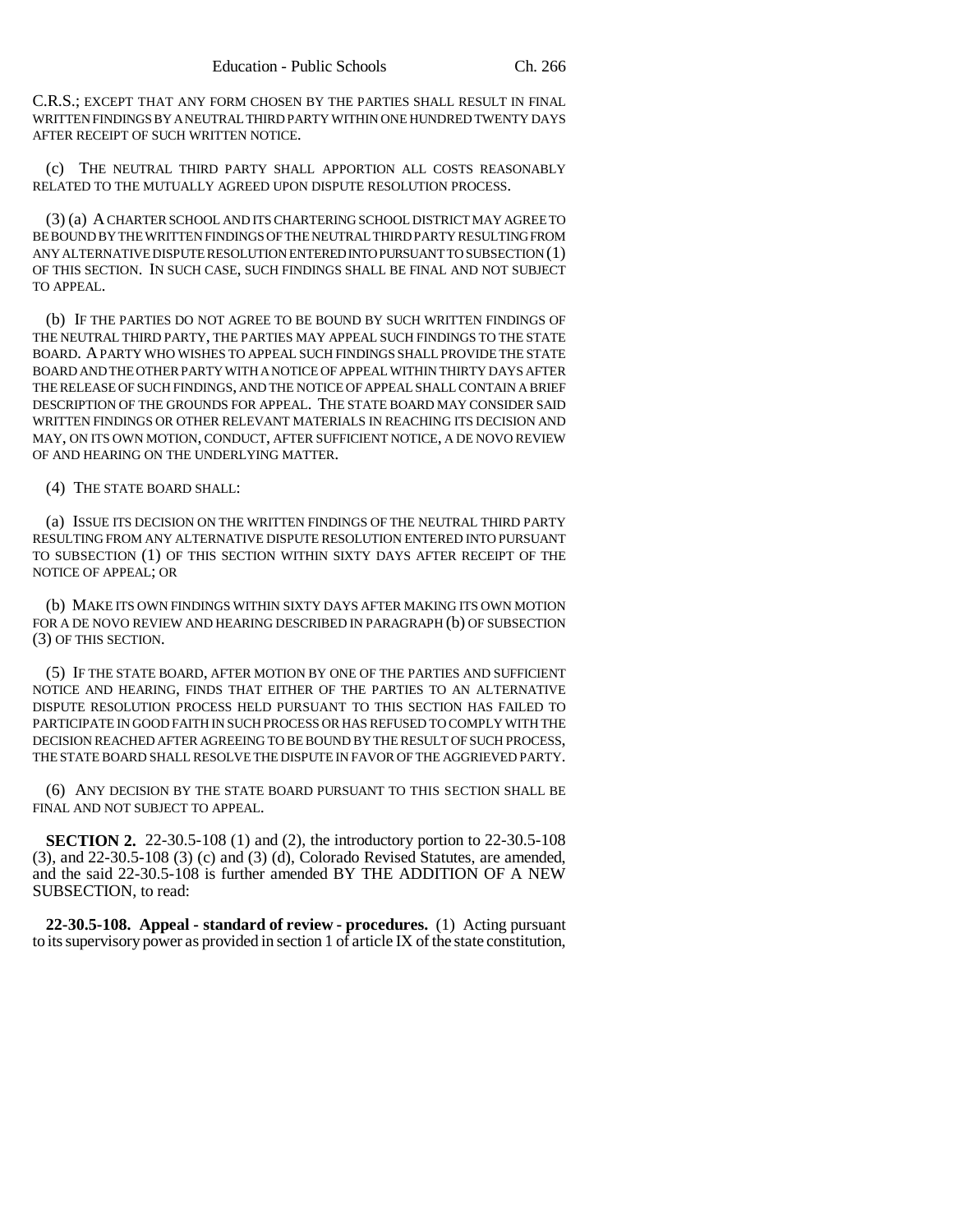the state board, upon receipt of a notice of appeal or upon its own motion, may review decisions of any local board of education concerning charter schools THE DENIAL OF A CHARTER SCHOOL APPLICATION, THE NONRENEWAL OR REVOCATION OF A CHARTER SCHOOL'S CHARTER, OR THE UNILATERAL IMPOSITION OF CONDITIONS ON A CHARTER APPLICANT, in accordance with the provisions of this section. ANY DISPUTES ARISING WITH REGARD TO GOVERNING POLICY PROVISIONS OF A CHARTER SCHOOL'S CHARTER CONTRACT SHALL BE RESOLVED AS PROVIDED IN SECTION 22-30.5-107.5.

(2) A charter applicant or any other person who wishes to appeal a decision of a local board of education concerning a charter school APPLICATION, OR THE NONRENEWAL OR REVOCATION OF A CHARTER, OR THE UNILATERAL IMPOSITION OF CONDITIONS ON A CHARTER APPLICANT, shall provide the state board and the local board of education with a notice of appeal or of facilitation within thirty days after the local board's decision. If the appeal is of a denial, nonrenewal, or revocation of a charter, The person bringing the appeal shall limit the grounds of the appeal to the grounds for THE denial OF OR THE NONRENEWAL OR REVOCATION OF A CHARTER, OR THE UNILATERAL IMPOSITION OF CONDITIONS ON A CHARTER APPLICANT, WHICHEVER IS BEING APPEALED, specified by the local board of education. The notice shall include a brief statement of the reasons the charter school applicant contends the local board of education's denial OF OR NONRENEWAL OR REVOCATION OF A CHARTER, OR IMPOSITION OF CONDITIONS ON A CHARTER APPLICANT was in error.

(2.5) IF A DISTRICT COURT DISMISSES A CASE FOR LACK OF JURISDICTION AND THE CASE INVOLVES A CHARTER APPLICATION, OR THE NONRENEWAL OR REVOCATION OF A CHARTER, OR THE UNILATERAL IMPOSITION OF CONDITIONS ON A CHARTER APPLICANT, THE THIRTY-DAY PERIOD FOR FILING A NOTICE OF APPEAL OR OF FACILITATION DESCRIBED IN SUBSECTION (2) OF THIS SECTION SHALL BE TOLLED UNTIL THE DATE OF DISMISSAL BY THE COURT.

(3) If the notice of appeal, or the motion to review by the state board, relates to a local board's decision to deny, refuse to renew, or revoke a charter or to a local board's unilateral imposition of conditions that are unacceptable to the charter school  $\sigma$ r the charter applicant, the appeal and review process shall be as follows:

(c) If the local board of education's final decision is still to deny, refuse to renew, or revoke a charter or to unilaterally impose conditions unacceptable to the charter school or the charter applicant, a second notice of appeal may be filed with the state board within thirty days following such final decision.

(d) Within thirty days following receipt of the second notice of appeal or the making of a motion for a second review by the state board and after reasonable public notice, the state board, at a public hearing, shall determine whether the final decision of the local board of education was contrary to the best interests of the pupils, school district, or community. If such a finding is made, the state board shall remand such final decision to the local board with instructions to approve the charter application, OR TO RENEW OR REINSTATE THE CHARTER, OR TO APPROVE OR DISAPPROVE THE CONDITIONS IMPOSED ON THE CHARTER APPLICANT. The decision of the state board shall be final and not subject to appeal.